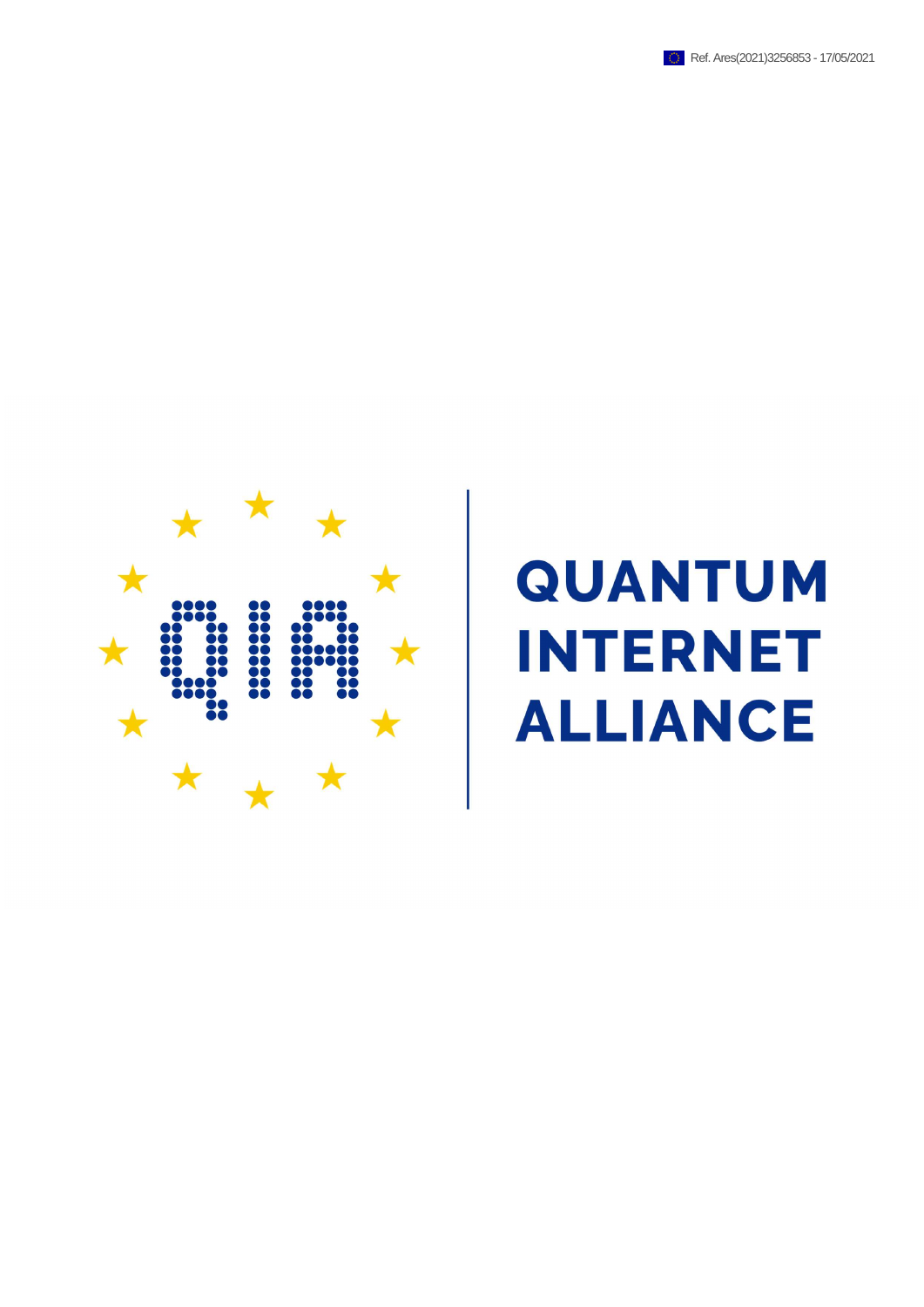

D4.2 Quantum Applications - Software Library Implementation Report

# D4.2 Quantum Applications - Software Library Implementation Report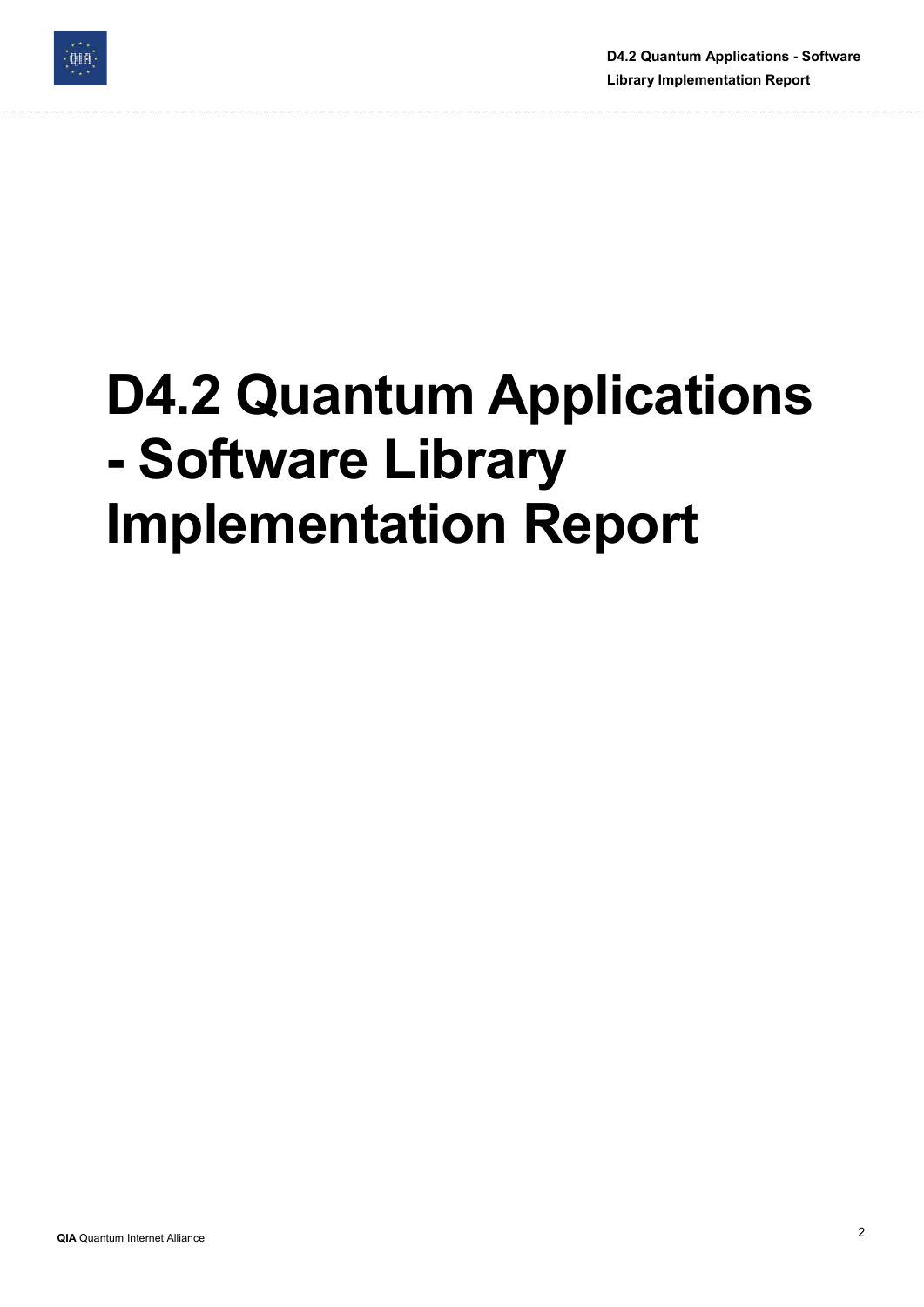

## Document History

| <b>Revision Nr</b> | <b>Description</b>   | <b>Author</b> | <b>Review</b> | <b>Date</b> |
|--------------------|----------------------|---------------|---------------|-------------|
|                    | <b>Final Version</b> | Marc Kaplan   |               | 17/04/2021  |

This project has received funding from the European Union's Horizon 2020 research and innovation programme under grant agreement No 820445.

The opinions expressed in this document reflect only the author's view and in no way reflect the European Commission's opinions. The European Commission is not responsible for any use that may be made of the information it contains.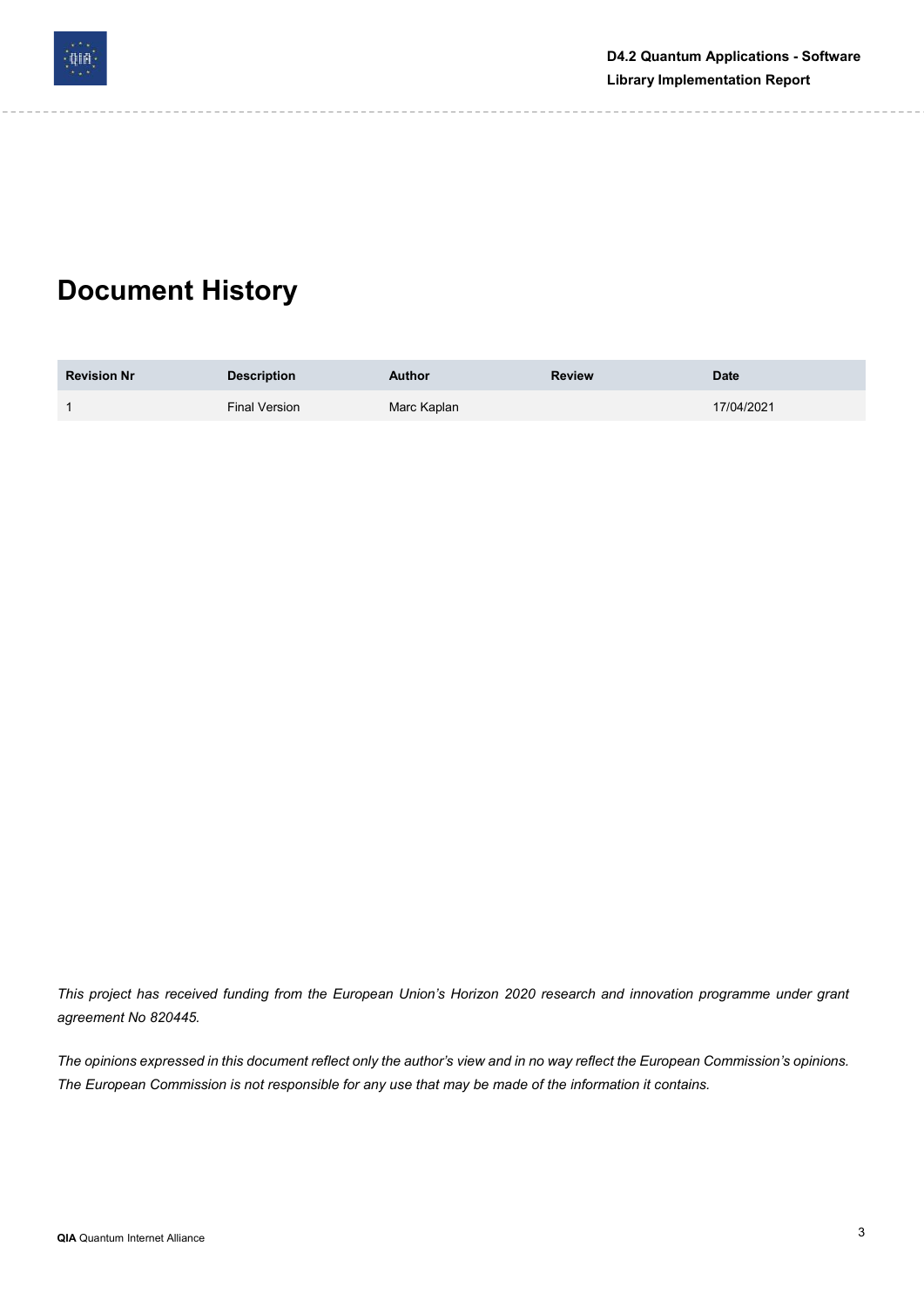

 $- - - - - -$ 

#### Index

| 2. |  |
|----|--|
|    |  |
|    |  |
| 5. |  |
|    |  |
|    |  |
|    |  |
|    |  |
|    |  |
|    |  |

 $\sim$   $\sim$ 

 $- - - - - -$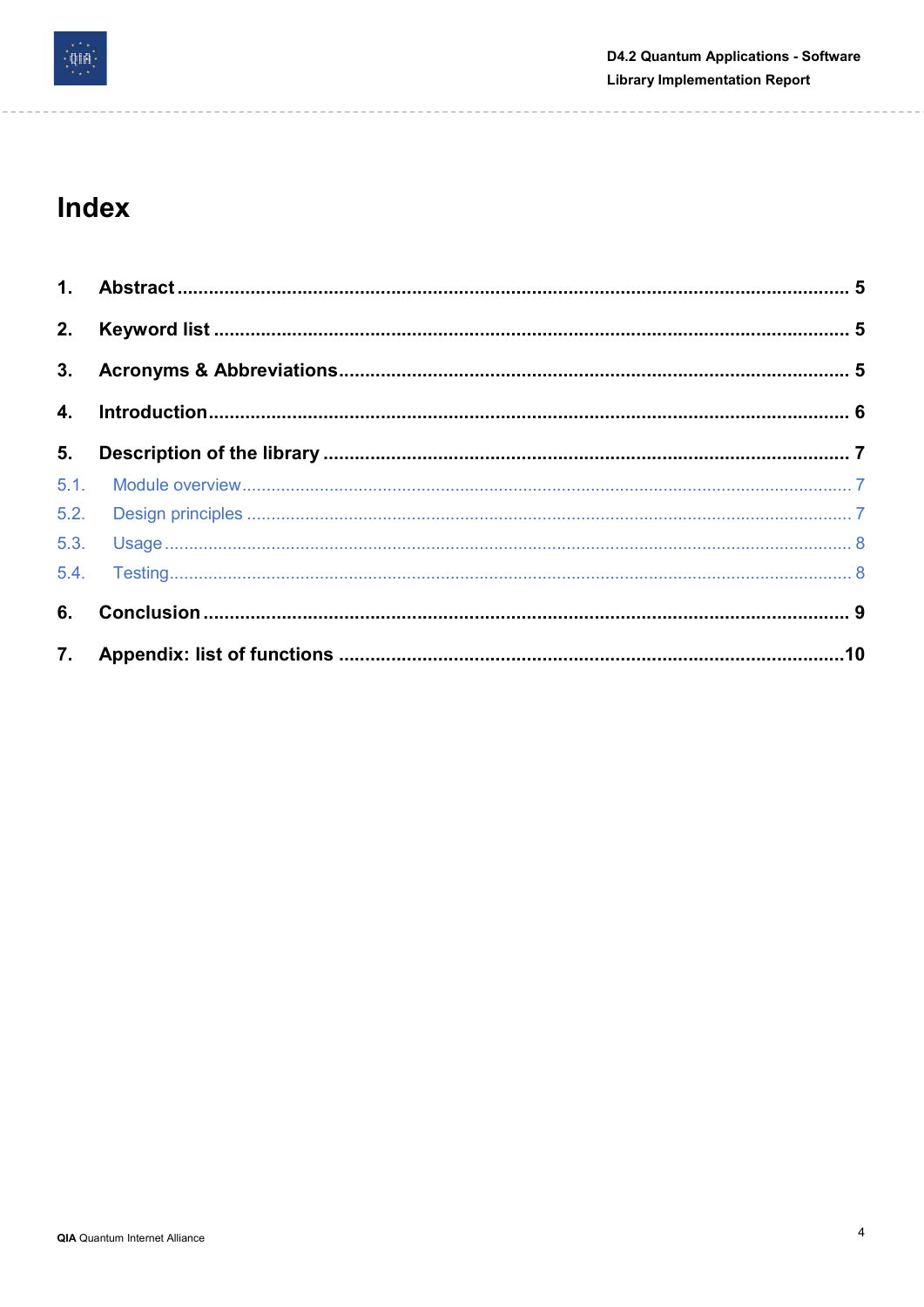

## 1. Abstract

This document presents the Software Library of functions for quantum communication developed by Sorbonne University. This library provides atomic functions implementations for easing the development of quantum networking protocols. It provides functions in a simulation backend agnostic way thanks to a thin wrapping of their basic functionalities. The various atomic function implementations are dispatched in several submodules depending on their anticipated use.

## 2. Keyword list

Quantum network simulation, SimulaQron, Netsquid

## 3. Acronyms & Abbreviations

| <b>DoA</b> | Description of Action      |
|------------|----------------------------|
| EC         | <b>European Commission</b> |
| <b>WP</b>  | Work Package               |
|            |                            |
|            |                            |
|            |                            |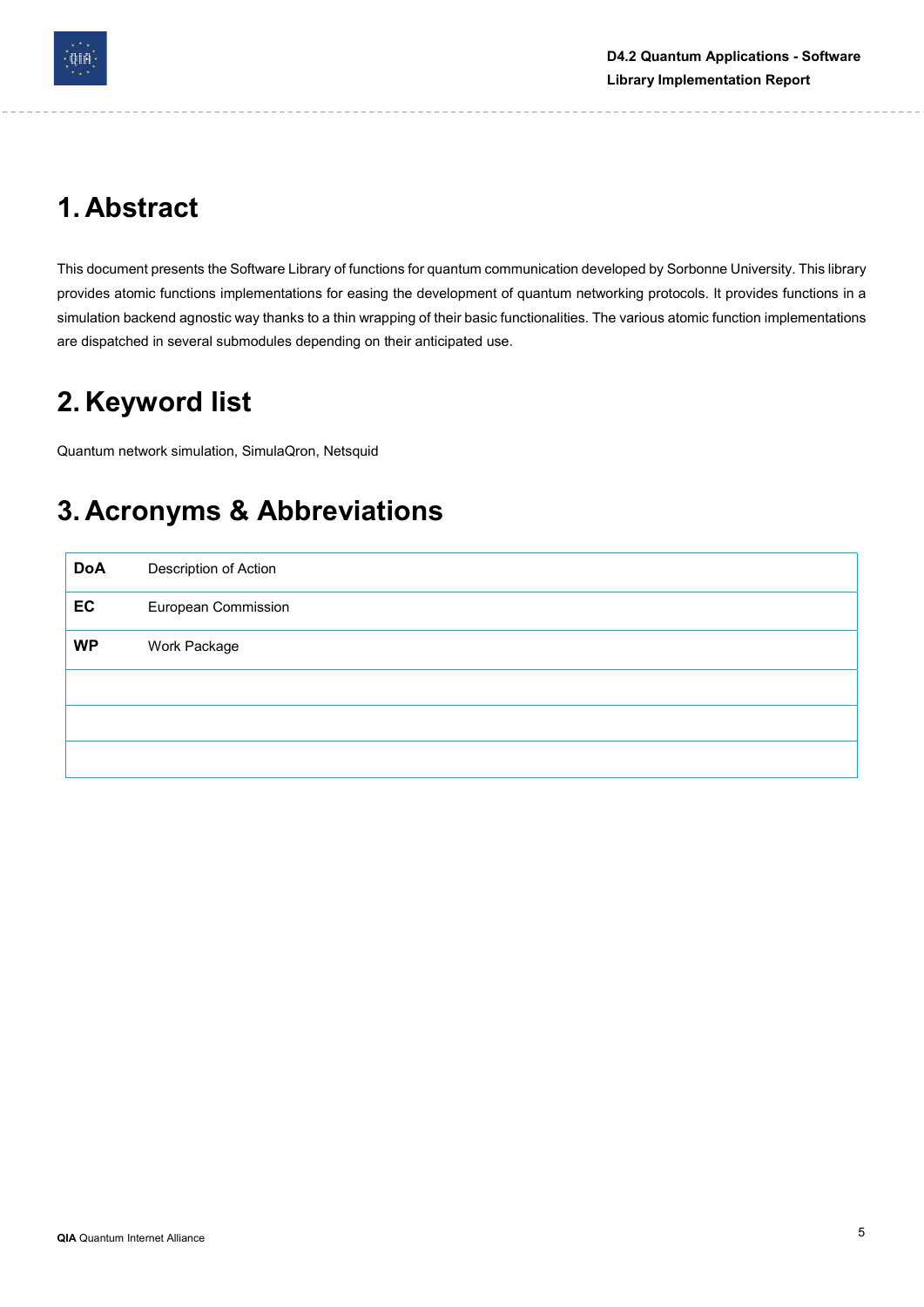

## 4. Introduction

Simulation of quantum networks allows to validate and benchmark quantum communication protocols. It is a crucial task for designing new applications for future use-cases of quantum networks. For this purpose, TU Delft has proposed two simulators with different advantages.

SimulaQron, available at www.simulaqron.org, can be used to validate protocols correctness quickly. Using its python interface, it allows fast development of distributed tasks with built-in functionalities for classical and quantum communication.

NetSquid, on the other hand, uses discrete event simulation to model physical parameters of the network. Its use is more involved, requiring to design modules for each physical component of the network. This complexity leads to simulations that are much closer to real-life situations. The simulator is available at netsquid.org.

In order to speed up the development of new protocols, we have built a library of quantum communication protocols elementary tasks. The basic idea is to implement a list of building blocks that can be easily combined to define new protocols. Furthermore, this library abstracts the operations, in the sense that it can be used with various backends, i.e. quantum network simulators.

This document presents the library in its current status. It is designed as an evolutive project with contributors potentially adding new features to the package. It can be installed following the instructions available at https://pypi.org/project/qpz-atomics/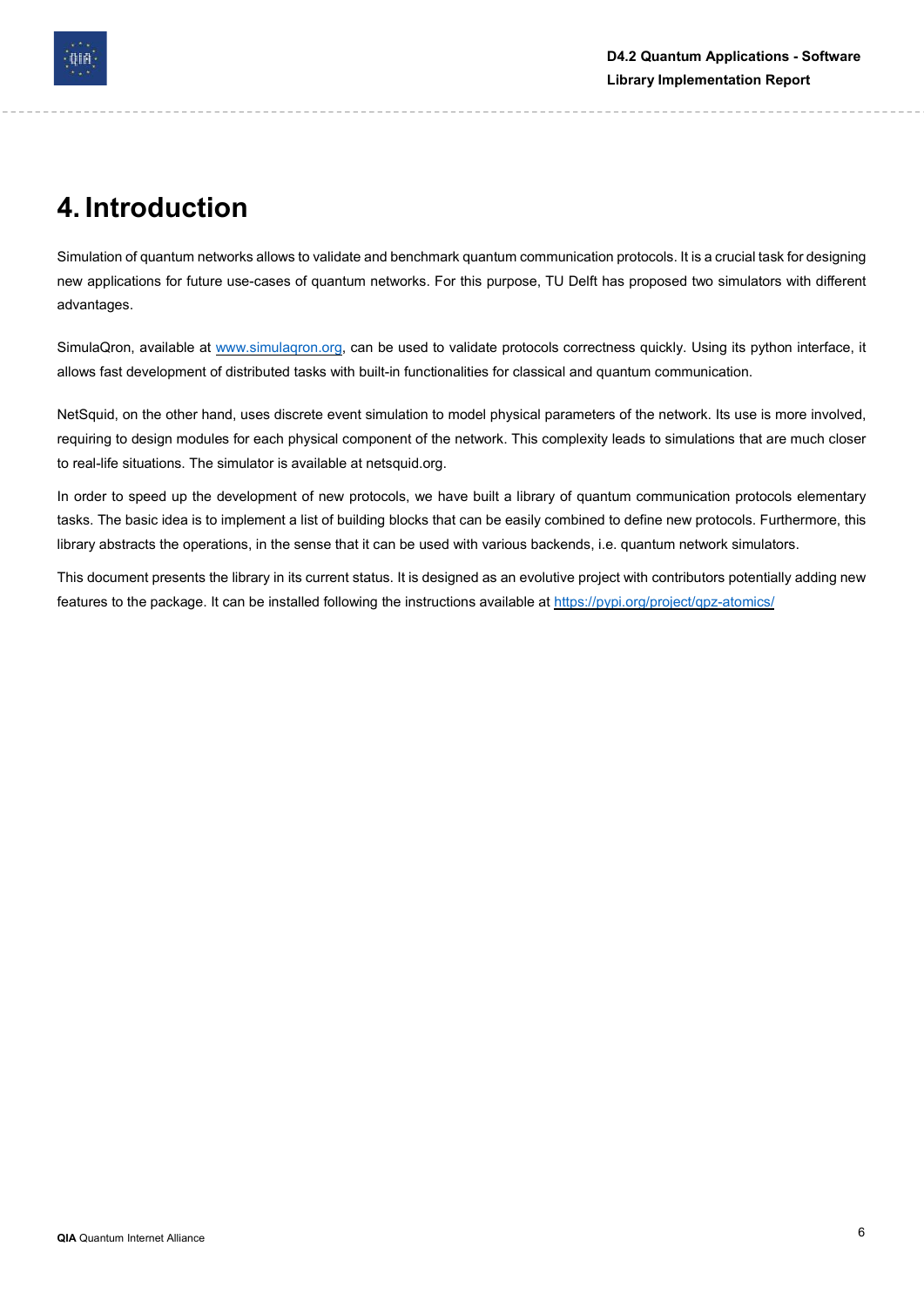

#### 5. Description of the library

We give an overview of the library as exposed on its website.

#### 5.1. Module overview

The current submodules classification is:

- mapping: the thing wrapper around a simulation backend
- gate: everything that applies a fixed quantum unitary over 1 or 2 qubits
- prep: operations related to prepare given sets of quantum states
- meas: operations related to measure quantum subsystems according to some fixed POVM
- test: operations related to testing that one or several quantum subsystems have a given property
- util: useful operations that might not be directly related to a specific quantum operation but which are good to have
- tran: transport layer protocols which might not be readily available for all backends or which would need to include more robust implementations

Functionality tests are being developed for the atomic functions relying on the hypothesis package. The tests tend to follow the cryptographic approach of "correctness". The "security" part is usually not performed as this most of the times involves checking indistinguishability of probability distributions.

#### 5.2. Design principles

There exist many different quantum computing backends. The idea with this library was to abstract them away so that code running written using the library could be run on other backends, provided that the rest of the code not composed of functions defined by the library is not backend specific.

To do this, we instantiate the library by giving it a mapping and a node. The mapping is the translation of the backend specific way of calling elementary quantum operations, while the node is the actual quantum registers that are available to perform the computation. The node usually contains also some additional functions such as sending qubits to other nodes, receiving and sending entanglement etc. The differences have been abstracted away with the mappings for simulaqron and qunetsim . Other mappings have been considered and used but not yet made available most notably for Netsquid.

Users can add functions, or code new mappings by forking and pull-requesting insertion of new additions.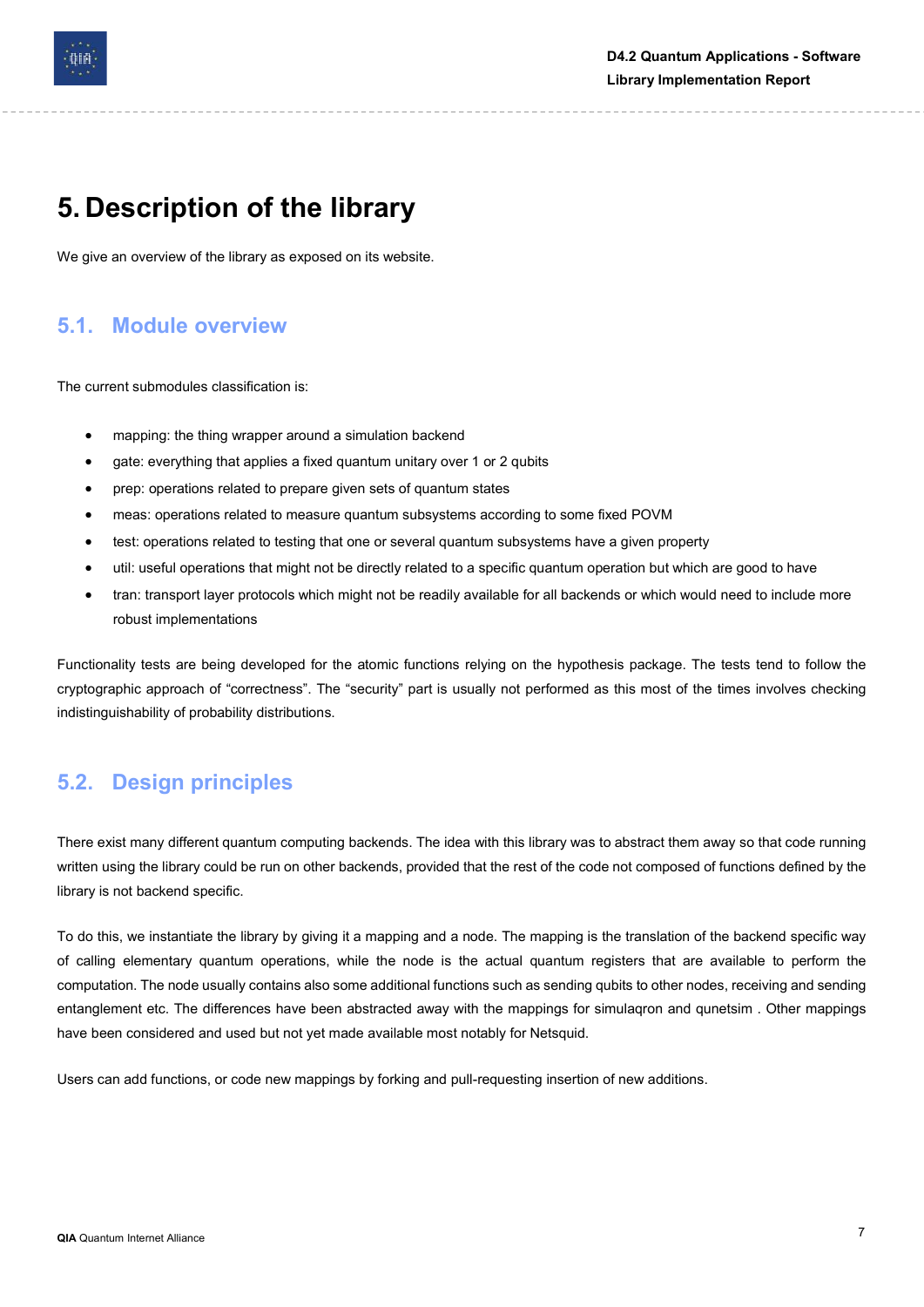

#### 5.3. Usage

Examples can be found in the file examples/examples.py. The library is instantiated for each node (as if the nodes were independent computers, each loading its version of the library).

Other sources of inspirations are the tests defined in the tests directory

New atomic functions will be added following the list established by extracting atomic functions from the Quantum Protocol Zoo (wiki.veriqloud.com).

#### 5.4. Testing

Tests can be run using python setup.py test at the root of the repository.

The repository includes a tests directory that contains the file test\_qpz\_atomics.py which gathers all the tests implemented. It is using the pytest package to launch the tests and gather statistics, while being based on hypothesis for generating examples.

For the tests to run, users need to have a quatum network simulator available and running. We have chosen to implement the tests using simulagron as a backend, hence requiring a running simulagron instance. This can be done typing the following:

simulaqron set max-qubits 100 simulaqron start

Other backends could be used provided the tests are rewritten and the required backend is available and properly mapped in the library.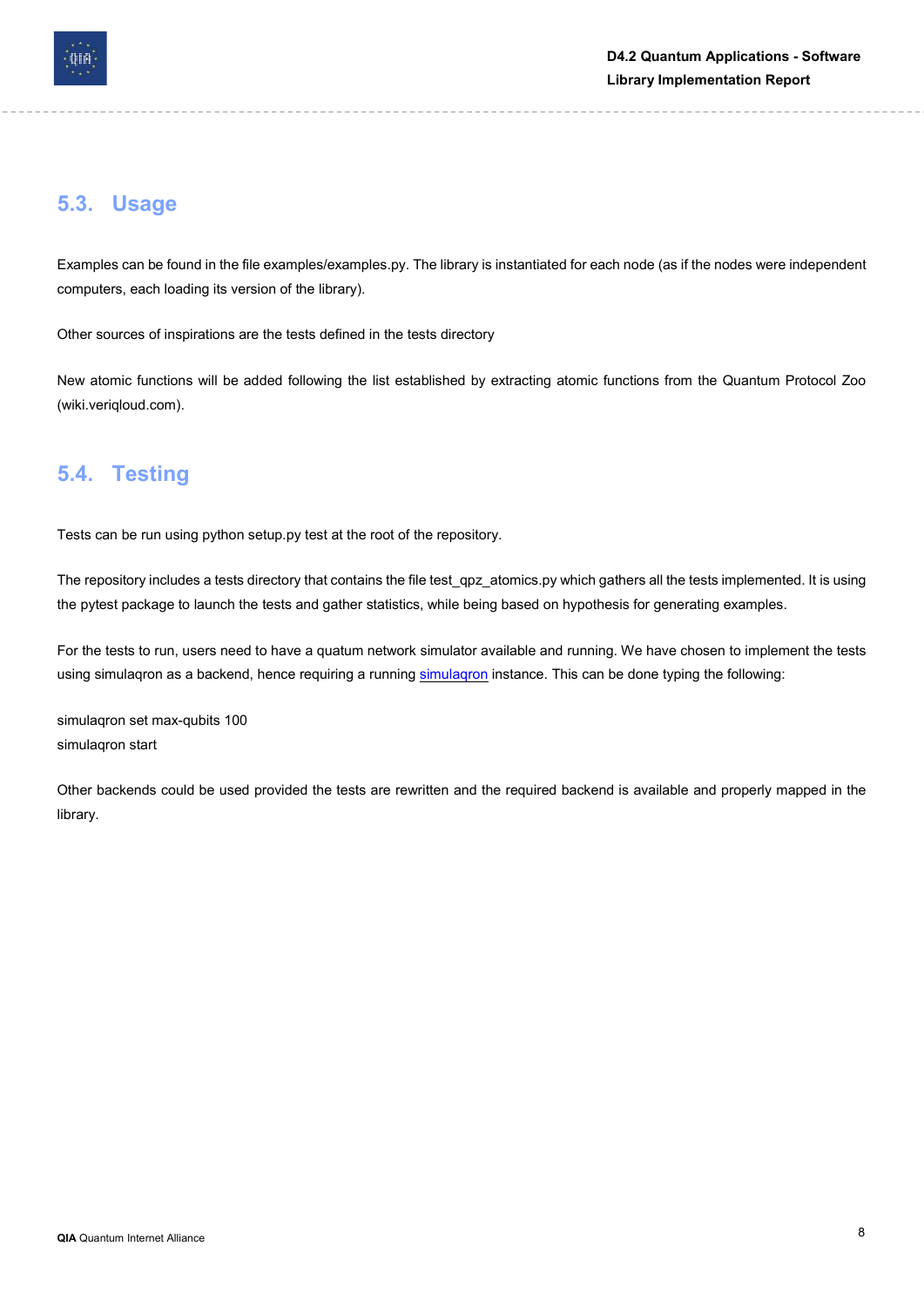

#### 6. Conclusion

We have presented the implementation of the software library. Its main goal is to fasten the development of new quantum communication tasks by providing elementary building blocks that can be combined together. Moreover, the library is design to be agnostic to the backend, which means it can be used with various quantum network simulators.

The library is open-source and designed to be evolutive. In the spirit of collaborative development, users are free to develop their own functionalities which can be merged to the library through a standard pull-request workflow.

In parallel to the construction of this library, VeriQloud has initiated a work on benchmarking quantum communication protocols. Currently, the use of NetSquid prevents using the atomic tasks since there is not yet a mapping to this backend. However, in the future, the software library will fasten the bencharking of new protocols.

VeriQloud's library can be found at https://github.com/LiaoChinTe/netsquid-simulation. The results of the benchmarking work will be presented in D4.3.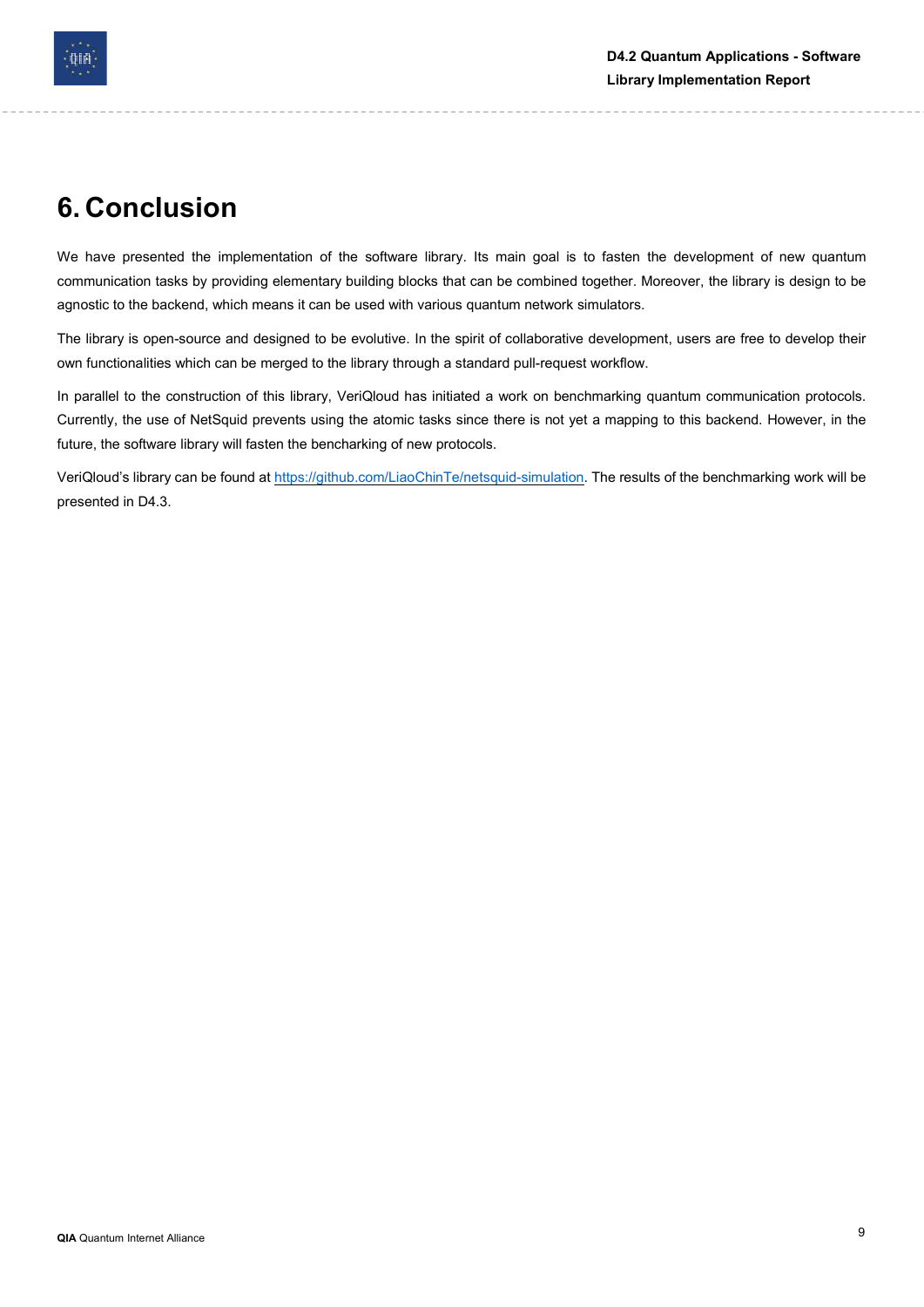## 7. Appendix: list of functions

We present the list of atomic functions with their current status and planning of future deployment.

| <b>Name</b>           | Implementation | <b>Doc</b><br>string | <b>Test</b> | Submodule          | <b>Comment</b>                                                                                   |
|-----------------------|----------------|----------------------|-------------|--------------------|--------------------------------------------------------------------------------------------------|
| Sending qubit         |                |                      |             |                    |                                                                                                  |
| (given by             | <b>DNE</b>     | OK                   | <b>NA</b>   | simulaqron mapping |                                                                                                  |
| simulation            |                |                      |             |                    |                                                                                                  |
| backend)              |                |                      |             |                    |                                                                                                  |
| Receive qubit         |                |                      |             |                    |                                                                                                  |
| (given by             | <b>DNE</b>     | OK                   | <b>NA</b>   | simulaqron mapping |                                                                                                  |
| simulation            |                |                      |             |                    |                                                                                                  |
| backend)              |                |                      |             |                    |                                                                                                  |
| <b>Local Clifford</b> |                |                      |             |                    |                                                                                                  |
| Gates (CNOT, H,       | <b>DNE</b>     | OK                   | <b>NA</b>   | simulaqron mapping |                                                                                                  |
| Pauli's)              |                |                      |             |                    |                                                                                                  |
| Local non-Clifford    | <b>DNE</b>     | OK                   | <b>NA</b>   | simulaqron mapping |                                                                                                  |
| Gates (T, Tinv)       |                |                      |             |                    |                                                                                                  |
| CZ gate               | <b>DNE</b>     | OK                   | <b>TDO</b>  | gate               | self inverse, and<br>corresponds to<br>classically<br>controlled Z for<br>comp. basis<br>control |
| CSWAP gate            | <b>DNE</b>     | $\overline{OK}$      | <b>TDO</b>  | gate               |                                                                                                  |
| <b>Creation Pauli</b> |                |                      |             |                    |                                                                                                  |
| eigenstates           | <b>DNE</b>     | OK                   | <b>DNE</b>  | prep               |                                                                                                  |
| Creation and          |                |                      |             |                    |                                                                                                  |
| broadcast of n-       | <b>DNE</b>     | OK                   | <b>DNE</b>  | prep               |                                                                                                  |
| party GHZ state       |                |                      |             |                    |                                                                                                  |
| Single qubit          |                |                      |             |                    |                                                                                                  |
| equatorial plane      | <b>DNE</b>     | OK                   | <b>TDO</b>  | prep               |                                                                                                  |
| preparation           |                |                      |             |                    |                                                                                                  |
| Creation and          |                |                      |             |                    |                                                                                                  |
| broadcast of n-       |                |                      |             |                    |                                                                                                  |
| party stabilizer      | <b>NXT</b>     |                      |             | prep               |                                                                                                  |
| states                |                |                      |             |                    |                                                                                                  |
| QFactory              | <b>LTR</b>     |                      |             | prep               |                                                                                                  |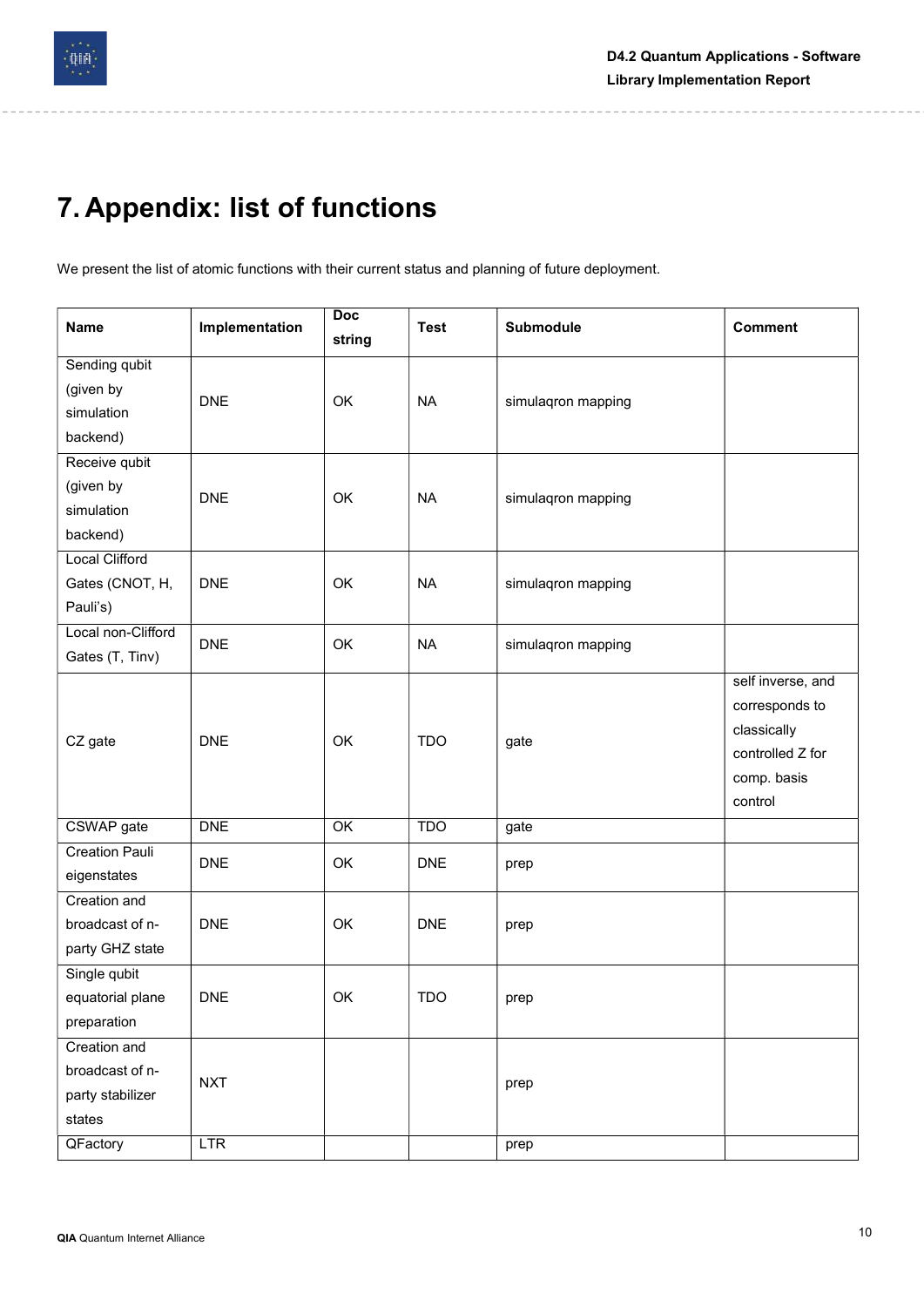

| Projections onto<br>Pauli eigenstates | <b>DNE</b> | OK              | OK         | meas      |  |
|---------------------------------------|------------|-----------------|------------|-----------|--|
| Single qubit                          |            |                 |            |           |  |
| equatorial plane                      | <b>TDO</b> |                 |            | meas      |  |
| measurement                           |            |                 |            |           |  |
| Multi qubit POVM                      | LTR        |                 |            | meas      |  |
| Quantum One-                          |            |                 |            |           |  |
| Time-Pad encode                       | <b>DNE</b> | OK              | OK         | pres      |  |
| / decode                              |            |                 |            |           |  |
| BB84 encode /                         |            |                 |            |           |  |
| decode is a subset                    |            |                 |            |           |  |
| of QOTP encode /                      | <b>NA</b>  | <b>NA</b>       | <b>NA</b>  | <b>NA</b> |  |
| decode                                |            |                 |            |           |  |
| Collective BB84                       |            |                 |            |           |  |
| encoding                              | DNG        |                 |            | pres      |  |
| <b>Swap Test</b>                      | <b>DNE</b> | $\overline{OK}$ | <b>TDO</b> | test      |  |
| Verification of                       |            |                 |            | test      |  |
| stabilizer state                      |            |                 |            |           |  |
| <b>Quantum RNG</b>                    | <b>DNE</b> | Check           | <b>TDO</b> | util      |  |
| Information                           | <b>LTR</b> |                 |            | util      |  |
| reconciliation                        |            |                 |            |           |  |
| Classical error                       | <b>LTR</b> |                 |            | util      |  |
| correction                            |            |                 |            |           |  |
| Quantum error                         | <b>LTR</b> |                 |            | util      |  |
| correction                            |            |                 |            |           |  |
| Privacy                               | <b>LTR</b> |                 |            | util      |  |
| amplification                         |            |                 |            |           |  |
| Quantum one-way                       | <b>NXT</b> |                 |            | util      |  |
| function                              |            |                 |            |           |  |
| Weak string                           | <b>NXT</b> |                 |            |           |  |
| erasure                               |            |                 |            |           |  |
| Teleportation send                    | <b>TDO</b> |                 |            | tran      |  |
| Teleportation                         | <b>TDO</b> |                 |            | tran      |  |
| receive                               |            |                 |            |           |  |
| Quantum                               |            |                 |            |           |  |
| authenticated                         | <b>LTR</b> |                 |            |           |  |
| channel                               |            |                 |            |           |  |
| Secure classical                      | <b>LTR</b> |                 |            |           |  |
| broadcast channel                     |            |                 |            |           |  |